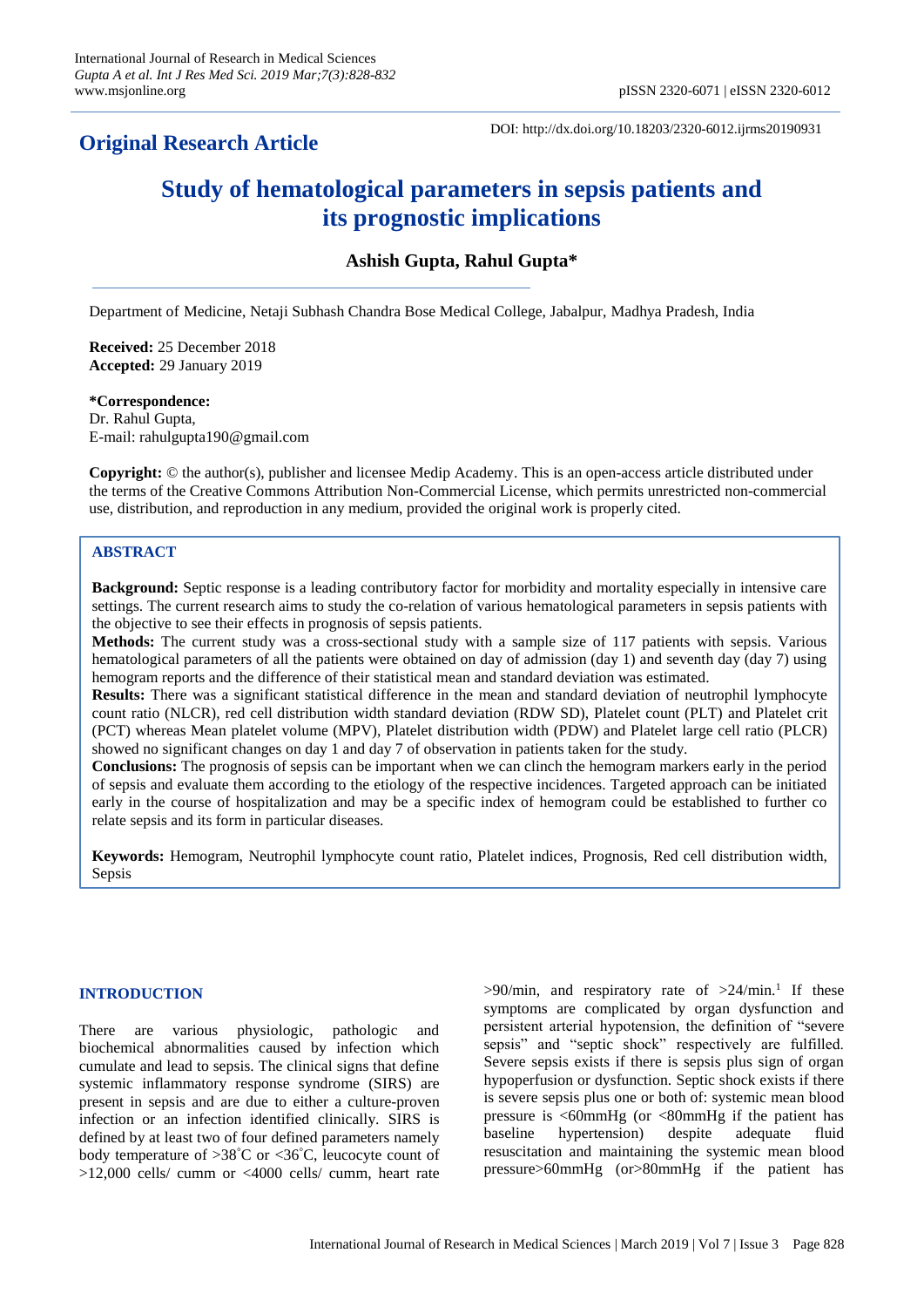baseline hypertension) requires dopamine >5mcg/kg/min, norepinephrine <0.25mcg/kg/min, or epinephrine  $\langle 0.25 \text{mcg/kg/min}$  despite adequate fluid resuscitation.<sup>1</sup> The mortality in patients with severe sepsis ranges from 28 to 50% or greater. In USA, incidence of sepsis rose by 7-8% over a period of 8 years. According to the Indian intensive care case mix and practice patterns study (INDICAPS), mortality in sepsis in India is 42.2%.

Early diagnosis of sepsis is vital because rapid, appropriate therapy is associated with improved outcome.<sup>2</sup> There are various hematological parameters that work as biomarkers for the prognosis of sepsis. The current study was aimed to find the prognostic implications of seven hematological parameters i.e. NLCR, RDW SD, MPV, PDW, PLCR, PLT and PCT, which had been previously supported by various other studies. Low NLCR is found in early death and high NLCR in late death in patients with sepsis.<sup>3</sup> RDW levels measured on admission can be used as a prognostic marker in patients with severe sepsis and septic shock.<sup>4</sup> An increase in MPV in patients with sepsis had been shown in a study.<sup>5</sup> PDW and PLCR show increased trends, while PCT and PLT decrease in the non-survivor group.<sup>6</sup>

### **METHODS**

The present study is a cross-sectional observational study done at Netaji Subhash Chandra Bose Medical College, Jabalpur between March 2017 to August 2018.

The study was conducted in 117 patients with sepsis after obtaining permission from the Institutional ethics committee. Sample size was determined by using the formula  $z^2pq/d^2$  considering the prevalence rate of sepsis as 25%. All the patients in the study were diagnosed with sepsis (selection done on the basis of TLC >12,000, <4000, temperature >38°C or <36°C, heart rate >90per min, respiratory rate > 24 per min) and required admissions in either intensive care unit or wards of the hospital for more than seven days.

The patients were observed from the day of admission (day 1) up to the primary end point, defined as either discharged or death during course of hospitalization.

#### *Procedure*

All subjects after screening for inclusion and exclusion criteria were asked for detailed history after obtaining their consent in a prescribed consent form. Their complete hemogram was obtained by taking 2ml of blood sample from the anticubital vein of the patients after all aseptic precautions. Samples were collected in EDTA vials, kept at room temperature. The printout reports of samples fed to MINDRAY-BC 3600 autoanalyzer were collected and analyzed. The results of all the patients were pooled and various hematological parameters were obtained. Data was recorded for all patients in a prescribed proforma. Among the various hematological parameters, further meticulous observation was carried out for seven parameters.

#### *Statistical analysis*

All the records were rechecked for their completeness. Non-numeric entries were coded numerically into nominal/ordinal distribution using SPSS software before analysis. Continuous variable was analyzed using mean ±standard deviation (SD) with inter quartile range as appropriate. Mean difference between two independent groups (day 1 and day 7) were analyzed by using independent paired t-test after the normalized distribution otherwise non-parametric test was applied.

Odds ratio with 95% confidence limits were analyzed to find out the potential risk factors. For testing the null hypothesis, critical value for alpha 0.05 (type I error) and 95% confidence limit was applied.

### **RESULTS**

A significant difference in the mean and SD of NLCR in the survivor and total patient groups was observed on day 1 and day 7 which indicates its positive prognostic implication in patients with sepsis. There was a significant increase in RDW SD in the non-survivor group with no statistical level of significance for the total and survivor group of septic patients. There were no significant differences in the mean and SD values of MPV, PDW and PLCR on observation day 1 and 7 which summarizes that they had no considerable prognostic implication in patients with sepsis.

However, there was a significant difference in PLT in the statistical paired comparison of mean and SD on day 1 and 7 of observation in survivor group with no remarkable variations in the total and non-survivor group.

A noticeable statistical difference in the PCT mean and SD values of observation on day 1 and 7 was obtained in the total and survivor group with no significant differences in the respective values of non-survivor group in patients with sepsis (Table 1).

# **DISCUSSION**

In this study, 66 patients (56.41%) were males and 51 patients (43.58%) were females.

This finding can be correlated with the fact that in general, admission rates in our hospital were higher for males than females.

Also, in Indian rural setup exposure to environmental and other factors which will directly or indirectly facilitate sepsis process is more for males than females. However, there can be other factors responsible for this such as co morbid conditions in males and immunological factors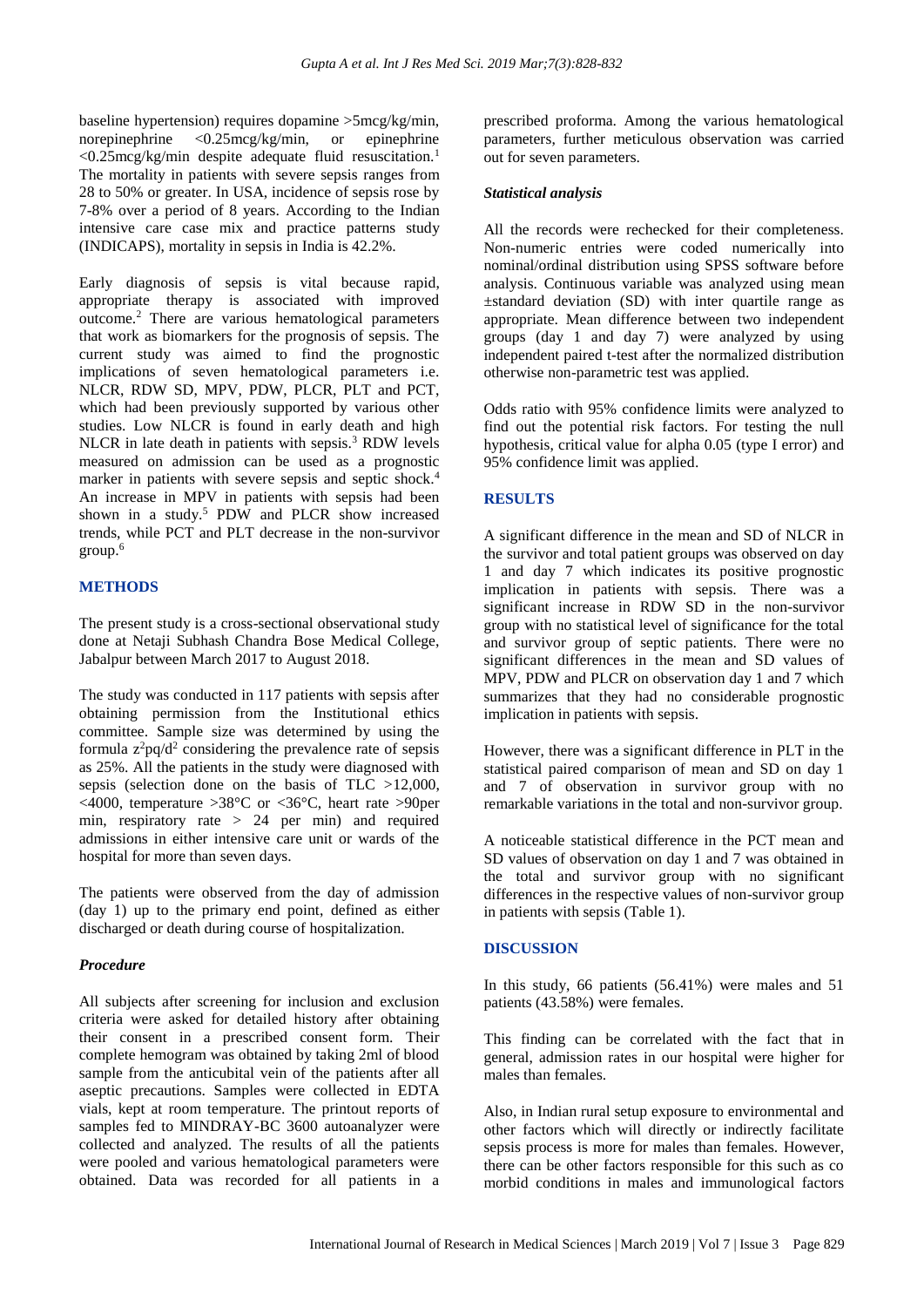that need to be studied. In survivor group, 51 patients i.e. 54.25% were male and 43 patients i.e. 45.74% were female. In non-survivor group 15 patients i.e. 62.21% were male and 08 patients i.e. 45.74% were female (Figure 1). In the study of Padkin et al, there was a predominance of men (58.8%) in their cohort of patients

with severe sepsis.<sup>7</sup> In a study by Sinha M et al, male patients were more with male-female ratio of 28:12.<sup>8</sup> Most of the patients in the study population were in the age group of 46 to 60 years i.e. 32 patients (27.35%) (Figure 2).

#### **Table 1: Mean and SD on day 1 and day 7 along with their p values for total, survivor and non-survivor groups.**

| <b>Parameter</b> | Group        | Day 1 Mean±SD       | Day 7 Mean±SD       | P value |
|------------------|--------------|---------------------|---------------------|---------|
|                  | Total        | $9.40 \pm 9.21$     | $6.95 \pm 5.67$     | 0.003   |
| <b>NLCR</b>      | Survivor     | $8.44 \pm 8.46$     | $5.75 \pm 4.37$     | 0.002   |
|                  | Non-survivor | $13.29 \pm 11.14$   | $11.88 \pm 7.57$    | 0.514   |
|                  | Total        | $58.52 \pm 9.84$    | $59.50 \pm 10.01$   | 0.151   |
| <b>RDW SD</b>    | Survivor     | $59.05 \pm 10.37$   | $59.59 \pm 10.60$   | 0.483   |
|                  | Non-survivor | $56.39 \pm 7.11$    | $59.11 \pm 7.29$    | 0.043   |
|                  | Total        | $10.51 \pm 1.71$    | $11.36 \pm 8.00$    | 0.260   |
| <b>MPV</b>       | Survivor     | $10.39 \pm 1.76$    | $11.49 \pm 8.90$    | 0.243   |
|                  | Non-survivor | $10.98 \pm 1.47$    | $10.83 \pm 1.73$    | 0.568   |
|                  | Total        | $16.20 \pm 0.87$    | $16.33 \pm 0.64$    | 0.116   |
| <b>PDW</b>       | Survivor     | $16.24 \pm 0.61$    | $16.32 \pm 0.65$    | 0.314   |
|                  | Non-survivor | $16.01 \pm 1.54$    | $16.40 \pm 0.59$    | 0.236   |
|                  | Total        | $41.15 \pm 10.78$   | $42.07 \pm 11.75$   | 0.357   |
| <b>PLCR</b>      | Survivor     | $40.52 \pm 10.22$   | $42.03 \pm 11.66$   | 0.180   |
|                  | Non-survivor | $43.70 \pm 12.73$   | $42.25 \pm 12.41$   | 0.524   |
|                  | Total        | $258.23 \pm 168.75$ | $278.44 \pm 172.30$ | 0.100   |
| <b>PLT</b>       | Survivor     | 262.30±179.79       | 291.09±182.92       | 0.035   |
|                  | Non-survivor | 241.61±114.59       | 226.78±107.76       | 0.603   |
|                  | Total        | $2.61 \pm 1.50$     | $2.87 \pm 1.43$     | 0.004   |
| <b>PCT</b>       | Survivor     | $2.54 \pm 1.58$     | $2.96 \pm 1.48$     | 0.002   |
|                  | Non-survivor | $2.40 \pm 1.10$     | $2.50 \pm 1.17$     | 0.779   |







## **Figure 2: Age wise distribution of the total patients in the study.**

This probably infers the occurrence of sepsis mostly in the older age group in this study. However, this might be a case selection bias and not necessarily has any inference on the severity of the illness. A western study reported a higher incidence of sepsis in patients aged above 57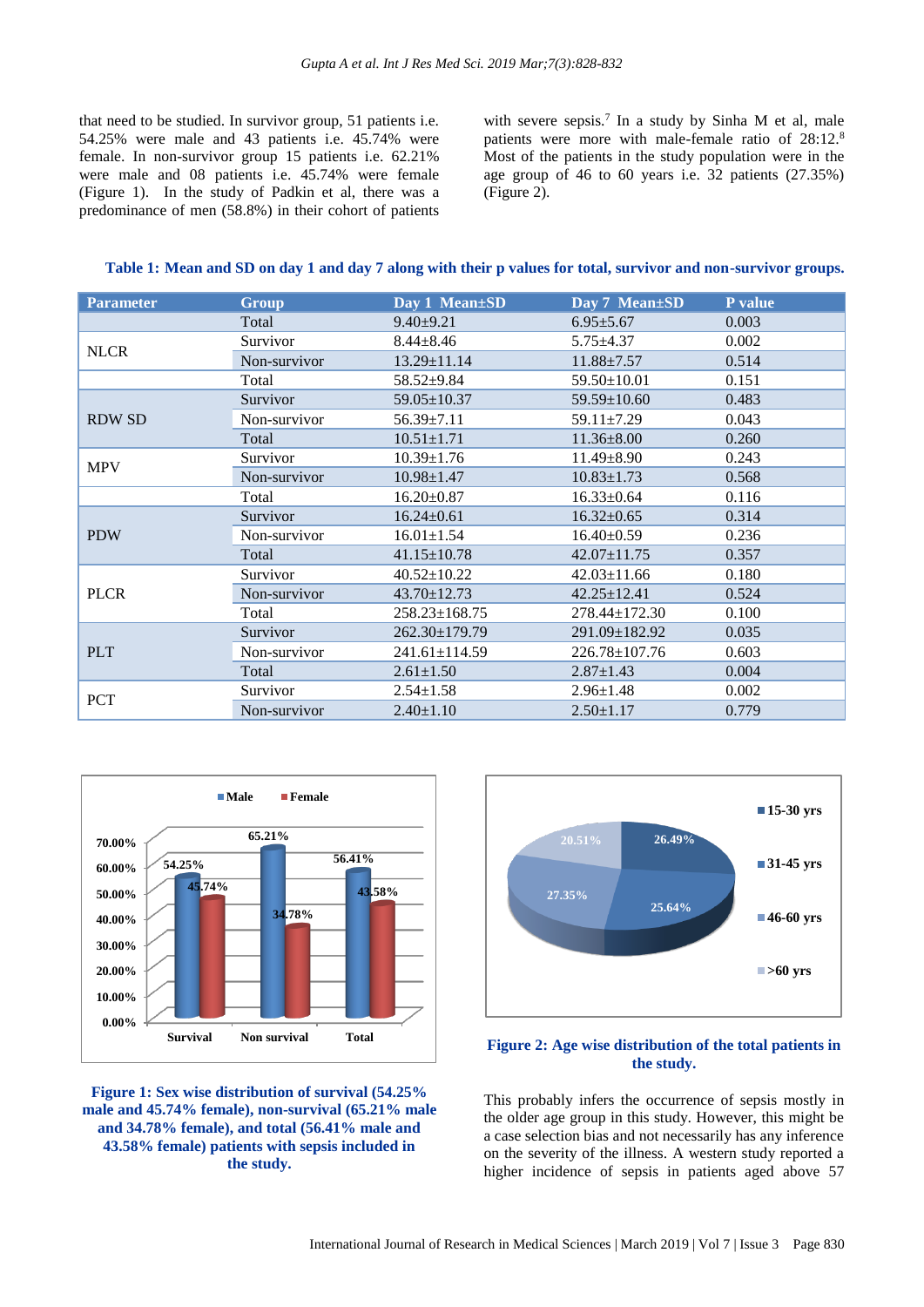years.<sup>9</sup> The mean age in an epidemiological study of sepsis in India was  $54.9$  years.<sup>10</sup> In a study conducted in Karnataka, India by Sudhir U et al, in 2011 highest number of patients were in the age group of 50 to 59 years.<sup>11</sup> In another study by Meynaar IA et al, mean age of patients with sepsis was 65 and those with SIRS were 62 years.<sup>12</sup>

The statistical analysis finding of NLCR suggested that there was an overall increase in NLCR in patients with sepsis as observed on day of admission (day 1) and seventh day (day 7) in all the three observation groups taken for study. This finding was consistent with study by Florence Riché et al, which showed that septic shock patients at risk of early death had a low NLCR at admission, although late death was associated with an increased NLCR during the first  $5 \text{ days}$ .<sup>3</sup> Another study by Liu X et al, showed Increased NLR levels were independently associated with unfavorable clinical prognosis in patients with sepsis. Further investigation is required to increase understanding of the pathophysiology of this relationship.<sup>13</sup>

An overall increase in the RDW SD values for all the three groups correlate with the findings made by Shaikh MA et al, which concluded that RDW levels measured on admission can be used as a prognostic marker in patients in severe sepsis and septic shock.<sup>4</sup>

However, there was no statistically significant difference in the MPV values on day 1 and day 7 but the overall mean and SD was higher in non-survivor group as compared to that of survivor group with sepsis. A study by Gao Y et al, (2014) showed that MPV in the nonsurvivor group was higher than that of the survivor group.<sup>6</sup>

The statistical analysis finding suggest that there is no significant change in PDW in patients with sepsis as observed on day of admission day 1 and seventh day (day 7) in all the three observation groups taken for study. These results were contradictory with the findings of a study by Guclu E et al, where MPV and PDW were significantly different between sepsis patients and control group  $(P<0.05)$ . PDW was the unique significantly different parameter between survivors and non-survivors  $(P=0.001)$ .<sup>14</sup>

The statistical analysis finding of PLT suggested that there was significant change in mean PLT only in survivor group patients with sepsis and not in total and non-survivor groups as observed on day of admission  $(day1)$  and seventh day  $(day7)$ . A study by Guclu E et al, (2013) showed that platelet count in sepsis patients was lower than control group, but the difference was not significant.<sup>14</sup>

A poor prognostic implication was observed for PLCR with no significant statistical difference on day 1 and day 7 of admission for all the three groups whereas the PCT values showed significant P values only for total and survivor patients' groups. A study by Gao Y et al, in 2014 concluded that different change trends of platelet parameters can be seen between the non-survivors and survivors of septic shock patients. If PDW, PLCR and MPV show increased trend while PLT and PCT show decreased trend, a poor prognosis maybe indicated.<sup>6</sup>

#### **CONCLUSION**

Sepsis is a major cause of admissions to ICU and emergency wards in any tertiary care center with a significant mortality and morbidity. Though guidelines for management of these patients have been updated but still mortality rate remains high. Existing markers for prognosis and disease severity assessment scores are not always available at all centers. The prediction of outcome for patients with sepsis using easily available and reliable marker may facilitate more aggressive interventions made at appropriate time. Various hematological parameters have been found to be associated with outcome in patients with critical illness and sepsis in many previous studies, also it is routinely reported as part of complete blood count and widely available to physicians without addition of any extra cost for investigations purpose.

#### **ACKNOWLEDGEMENTS**

Authors would like to thank staff working in Department of Medicine and pathology lab for hemogram testing at Netaji Subhash Chandra Bose Medical College and Himani Bansal.

*Funding: No funding sources*

*Conflict of interest: None declared Ethical approval: The study was approved by the Ethics Committee of Netaji Subhash Chandra Bose Medical College, Jabalpur, Madhya Pradesh*

#### **REFERENCES**

- 1. Bone RC, Balk RA, Cerra FB, Dellinger RP, Fein AM, Knaus WA, et al. Definitions for sepsis and organ failure and guidelines for the use of innovative therapies in sepsis. Chest. 1992;101(6):1644-55.
- 2. Dellinger RP, Levy MM, Carlet JM, Bion J, Parker MM, Jaeschke R, et al. Surviving sepsis campaign: international guidelines for management of severe sepsis and septic shock. Intensive Care Med. 2008;34(1):17-60.
- 3. Riché F, Gayat E, Barthélémy R, Le Dorze M, Matéo J, Payen D. Reversal of neutrophil-tolymphocyte count ratio in early versus late death from septic shock. Crit Care. 2015;19(1):439.
- 4. Shaikh MA, Yadavalli DR. Red cell distribution width as a prognostic marker in severe sepsis and septic shock. Int J Adv Med. 2017;4(3):750.
- 5. Kim CH, Kim SJ, Lee MJ, Kwon YE, Kim YL, Park KS, et al. An increase in mean platelet volume